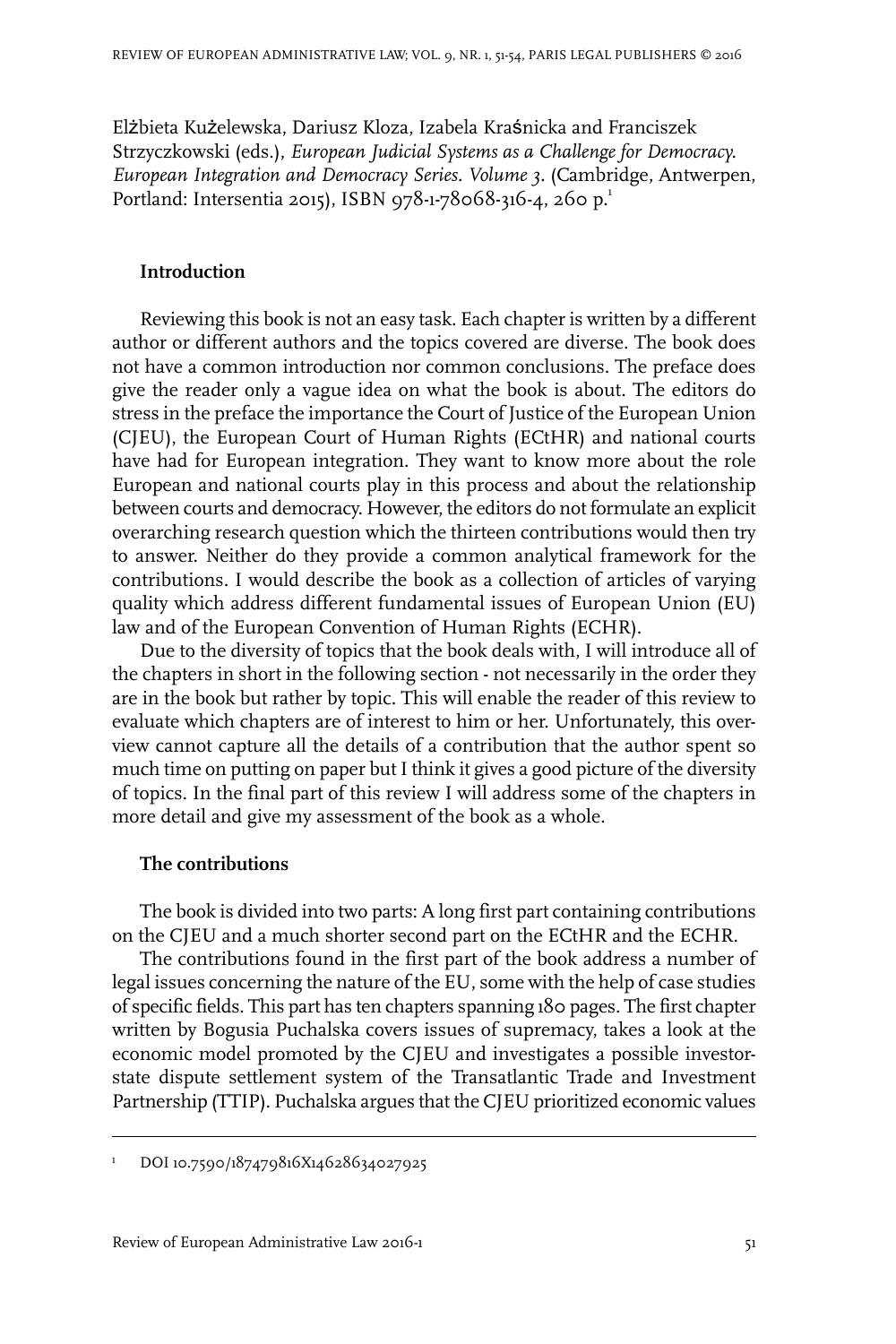and the uniformity of EU law over fundamental rights and warns that an investor-state dispute settlement system would promote the interests of corporations and therefore increase the democratic deficit. Supremacy also plays a major role in three other chapters. Mariusz J. Golecki addresses supremacy in connection with the preliminary ruling procedure and analyses reactions of national constitutional courts to the doctrine of supremacy. In addition, he suggests that the development of clearer rules on state liability on a European level could make the application of EU law more coherent. Elżbieta Kużelewska and Dariusz Kużelewski look at how the Polish Constitutional Tribunal dealt with the doctrine of supremacy. After analyzing judgments of the Tribunal they conclude that the Tribunal does not accept the principle of supremacy in full and argue in favor of a full recognition of the principle of supremacy by the Tribunal. Izabela Kraśnicka uses the *Miś*-case concerning working time and the definition of on-call duty as a case study to show how the principles of supremacy and direct effect are applied by Polish courts. She concludes that in the end (the case went to the supreme court) supremacy and direct effect of the Working Time Directive were accepted by the Polish courts involved. Two chapters address the balance of power between EU institutions. Tomasz Dubowski concludes, after analyzing several CJEU rulings, that the CJEU's balance of power-argument is a result of legal activism and that the use of this argument by the CJEU mostly in favor of the European Parliament (EP) has increased the democratic character of the EU. Agnieszka Piekutowska looks at CJEU rulings on the power of the EP and comes to the same conclusion concerning the increase of power of the EP through rulings of the CJEU. However, she identifies the duty of the EP to diligently exercise its democratic powers as a new trend in recent CJEU rulings. Three chapters deal with the private enforcement in competition law, the financial crisis and data protection respectively. Franciszek Strzyczkowski describes a number of CJEU cases on competition law. He argues that the approach of the CJEU to allow consumers to bring competition cases to court under certain conditions adds to the democratic character of the EU. Filip Křepelka investigates the role played by the CJEU in the euro crisis in the light of the recent preliminary reference from the German Federal Constitutional Court (*Gauweiler*-case). At the time Křepelka wrote his chapter the Advocate General (AG) had given his opinion but no ruling had been delivered yet. He predicts that the CJEU will follow the opinion of the AG who argued that the European Central Bank has considerable discretion. As it turns out he was right. However, this is not very surprising as the CJEU follows the opinion of the AG in most cases. Gabriela Zanfir writes about the protection of digital personal data under EU law in general and about two recent CJEU data protection cases in particular (*Digital Rights Ireland* and *Google*). She sees the CJEU as a defender of fundamental rights as it put personal data protection before the economic interests of service providers. Tine Carmeliet and Georgia Kosmidou analyze the legal instruments the EU has at its disposal to make member states respect fundamental democratic values. They point to the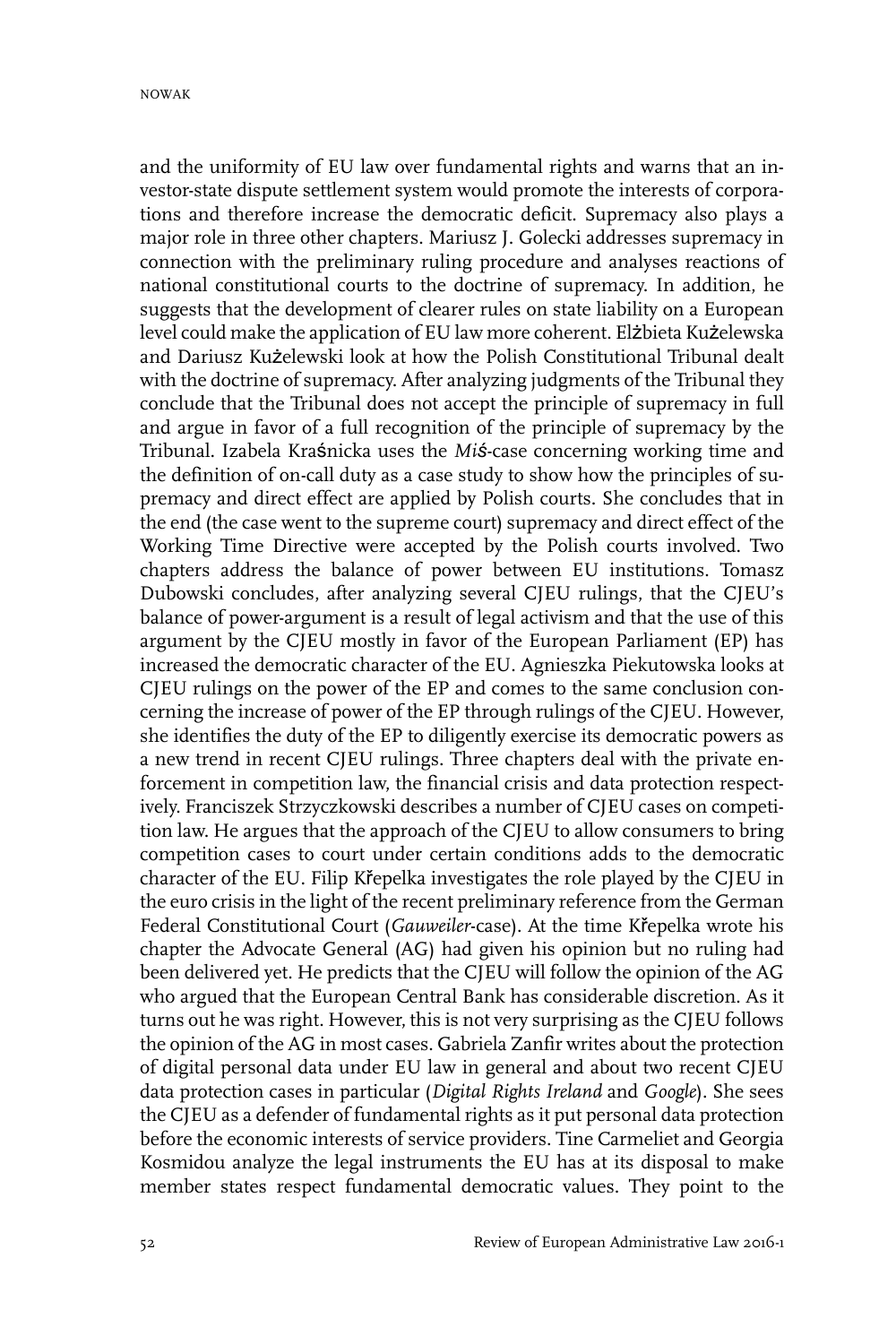weaknesses of the existing legal framework and propose to give the CJEU a key role in defining and applying liberal democratic values.

In the second part of the book the ECHR and the ECtHR are examined in three chapters spanning 60 pages. Władysław Jóźwicki analyses the protocol 16 procedure which allows national higher courts to ask the ECtHR for an opinion. He is rather pessimistic about the procedure being able to achieve its aims, like the reduction of the court's case load or better implementation of the ECHR. Fisnik Korenica and Dren Doli compare the electoral system of the EU with the standards applied by the ECtHR to national systems. In their opinion, the electoral rules of EP elections go against standards laid down by the ECHR and the ECtHR concerning the right to vote and the prohibition of discrimination. They do sketch how a system which fulfills the standards of the ECtHR could look like (for example different role for Council, single constituency for whole EU) but because such a system would require substantial treaty changes, they are not very optimistic about the chances for such a system to be introduced. Karol Pachnik and Jakub Krajewski look at the position of temporary judges in Poland in the light of fair trial requirements. They argue that under certain conditions for nomination and duration of office, temporary judges are sufficiently independent. They see the rules on temporary judges in administrative courts in Poland as a possible solution to problems of fair trial.

## **Assessment**

The title of the book is a little misleading. Readers who expect a thorough discussion of the concept of democracy, the role of the courts in liberal democracies or more complicated issues of democratic legitimacy of the national and European legal orders will be disappointed. Some contributions do not mention the word democracy and none actually see European judicial systems as a real challenge for democracy. Instead more often than not courts are seen as protectors of individual rights, which is arguably one of the main functions of courts in liberal democracies and thus not really surprising. Moreover, the editors apparently did not provide a style sheet to the authors. The style used for bibliographies differs greatly between chapters adding to the feeling of inconsistency already triggered by the lack of a common research question. Many authors do not formulate a research question either, making it unnecessarily difficult for the reader to see what the research problem actually is. In addition, several contributions would have benefited greatly from a more thorough review by a native English speaker. Particularly the peculiar use of the definite article in some of the contributions makes it a bumpy read. In addition, some authors should have made more use of the existing literature on their subject and thus provide a better overview of the state of the art. This general critique does not necessarily say anything about the quality of the individual contributions. Actually, there are a number of contributions that stand out. They make good use of the existing literature, are well written, formulate a research problem and